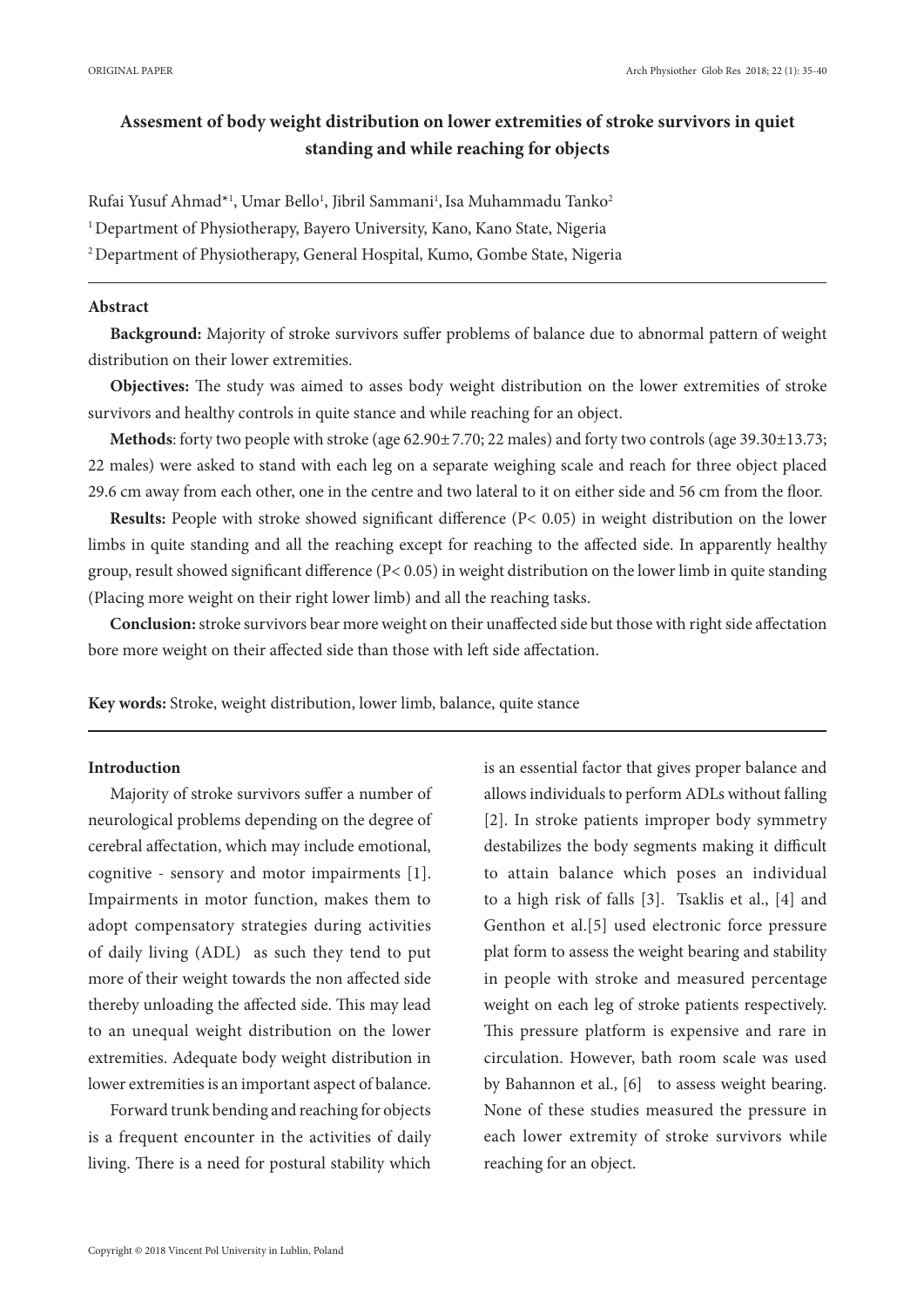It was hypothesized that there will be no significant difference in weight distribution in the lower extremities of stroke survivors and healthy individuals in quiet standing. Furthermore, there will be no significant difference in weight distribution in the lower extremities of stroke survivors and healthy individuals while reaching for an object at different points (towards the centre, towards the affected side and toward the unaffected side).

# **2. Methods:**

#### *2.1 Participants:*

Participants with stroke were patients with a history of stroke at least six months, were able to understand and follow instructions, able to stand and walk with little or no support and capable of utilizing their upper extremities The healthy individuals had no musculoskeletal, neurological or cardiovascular conditions that will limit their participation in the study.

Participants with stroke were excluded if they had ataxia, severe spasticity, limb length discrepancy or with recent orthopedic conditions.

#### *2. 2 Material and procedure:*

Two weighing scales (CAMIRY ® Product) with a capacity of 120kg, with probable error of  $\pm$  1.2 digits in individual with weight  $\langle 60 \text{kg} \rangle$  and  $\pm 2.0$ digits in individual with weight >60kg were used. The scales were placed together to allow a distance of 20 cm between the feet (Pereira et al., 2010) while each foot rest in the centre of the scale, the scales were placed 79cm away from a table where three plastic cups placed 29.6cm away from each other on a table (one in the centre and the other lateral to it on either side) making a distance of 55cm from the floor.

The participant's body weight was assessed using a single weighting scale. The height of the participants was also measured and the body mass index (BM) was calculated. The participants were then asked to stand with each foot on a separate weighing scale as erect as possible, the researcher ensured a distance of 20cm between feet by drawing a line on each scale ( the lines were 20cm away from each other). The researcher also made sure that the feet lie in the same angle  $(30<sup>o</sup>$  away from a midline), then the participants were instructed to reach for objects placed towards the right side, the centre, and left side. The weight applied on each lower limb was recorded in a proforma for both the stroke survivors and healthy individuals for all the reaching tasks performed.

#### *3.3 Data Analysis:*

The date collected from the patients was summarized using descriptive statistic of mean, standard deviation, frequency and percentages. Independent t- test was used to compare the mean weight distribution between the two groups. All statistical analysis was performed using statistical package for social science (SPSS) Version 16 at probability level of 0.05.

# **Results**

A total of 84 participants took part in the study, 42 stroke survivors (stroke group) and 42 apparently healthy individuals (Healthy group). The mean age of the stroke group was 62.90± 7.70 age; age range of 48-75 years. The mean age of the healthy group was 39.38± 13.73; age range of 22-72 years. The mean weight of participants in healthy and stroke groups were 57.33±6.21 and 66.38± 10.97 respectively.

Both the stroke and healthy groups consisted of 22(52%) males and 20(48%) females. Thirty (71%) participants in the stroke group were right hand dominant, and 28(67%) of the participants in the healthy group were also right hand dominant. In the stroke group, most of the participants 25(60%) had the lesion in their right cerebral hemisphere. Table 1, shows the demographic characteristic of the participants.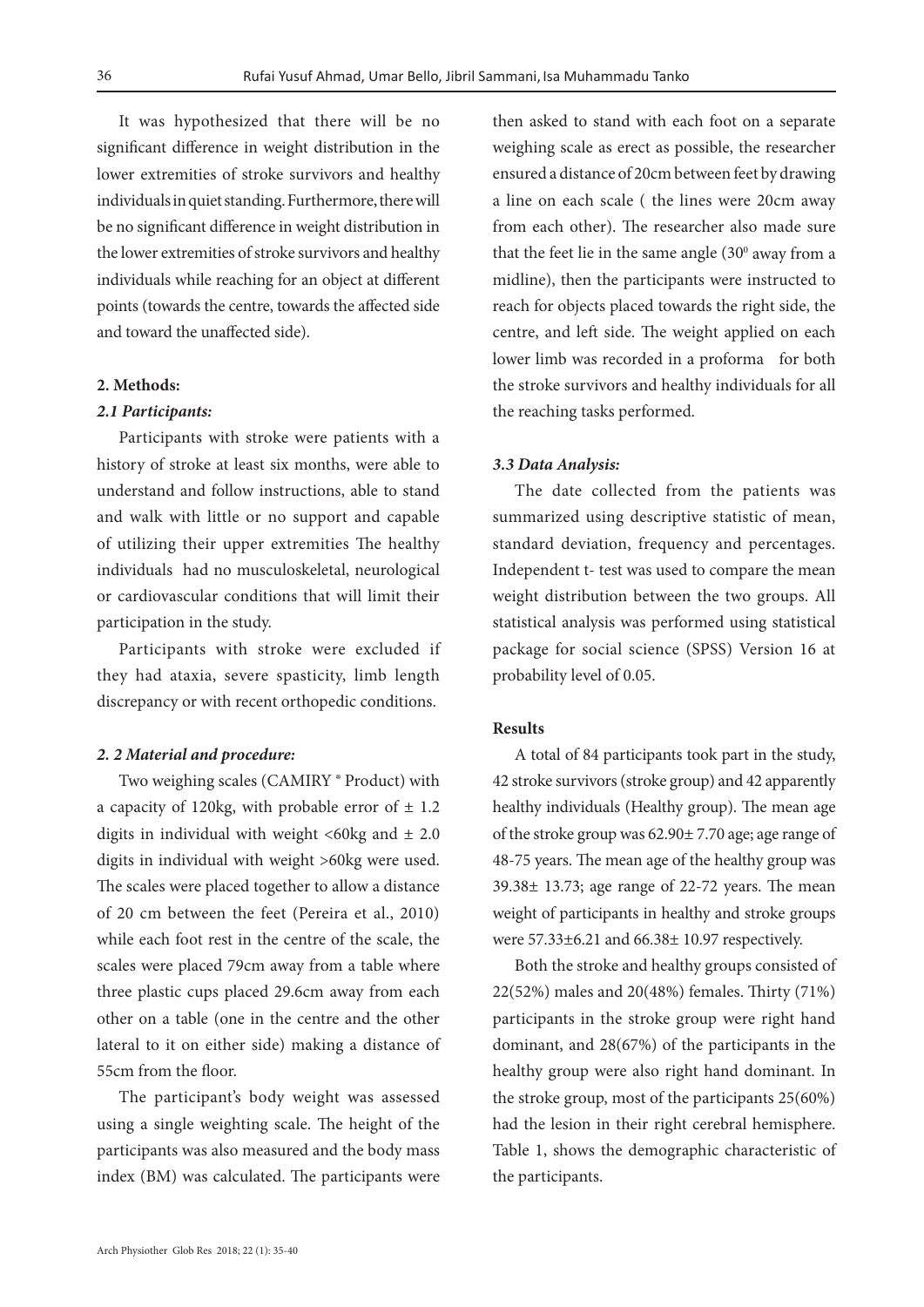| Variables     | Group         | $\mathbf{M}\text{\pm}\mathbf{SD}$ | $n$ <sup>(%)</sup> |
|---------------|---------------|-----------------------------------|--------------------|
| Age           | <b>Stroke</b> | $62.90 \pm 7.70$                  | $42\,$             |
|               | Healthy       | 39.38±13.73                       | $42\,$             |
| Gender        | <b>Stroke</b> |                                   |                    |
|               | Male          |                                   | 22(52)             |
|               | Female        |                                   | 20(48)             |
|               | Healthy       |                                   |                    |
|               | Male          |                                   | 22(52)             |
|               | Female        |                                   | 20(48)             |
| Weight        | <b>Stroke</b> | 66.38±10.97                       | $42\,$             |
|               | Healthy       | $57.33 \pm 6.21$                  | $42\,$             |
| $\mathbf{DH}$ | <b>Stroke</b> |                                   |                    |
|               | Right         |                                   | 30(71)             |
|               | Left          |                                   | 12(29)             |
|               | Healthy       |                                   |                    |
|               | Right         |                                   | 28(67)             |
|               | ${\rm Left}$  |                                   | 14(33)             |
| SOL           | <b>Stroke</b> |                                   |                    |
|               | Right         |                                   | 25(60)             |
|               | ${\rm Left}$  |                                   | 17(40)             |

# Table 1: Demographic characteristic of the participants

M±SD=mean and standard deviation; n=frequency, DH=Dominant Hand, SOL= side of lesion; n= (%)

 The mean weight distribution between the two lower extremities of the stroke group were significant (P<0.05) when compared while in quiet stance, reaching to the centre and reaching to the unaffected side. However, there was no significant difference in weight distribution between the two limbs when the participants were reaching to the affected side (P>0.05). This is presented in table 2.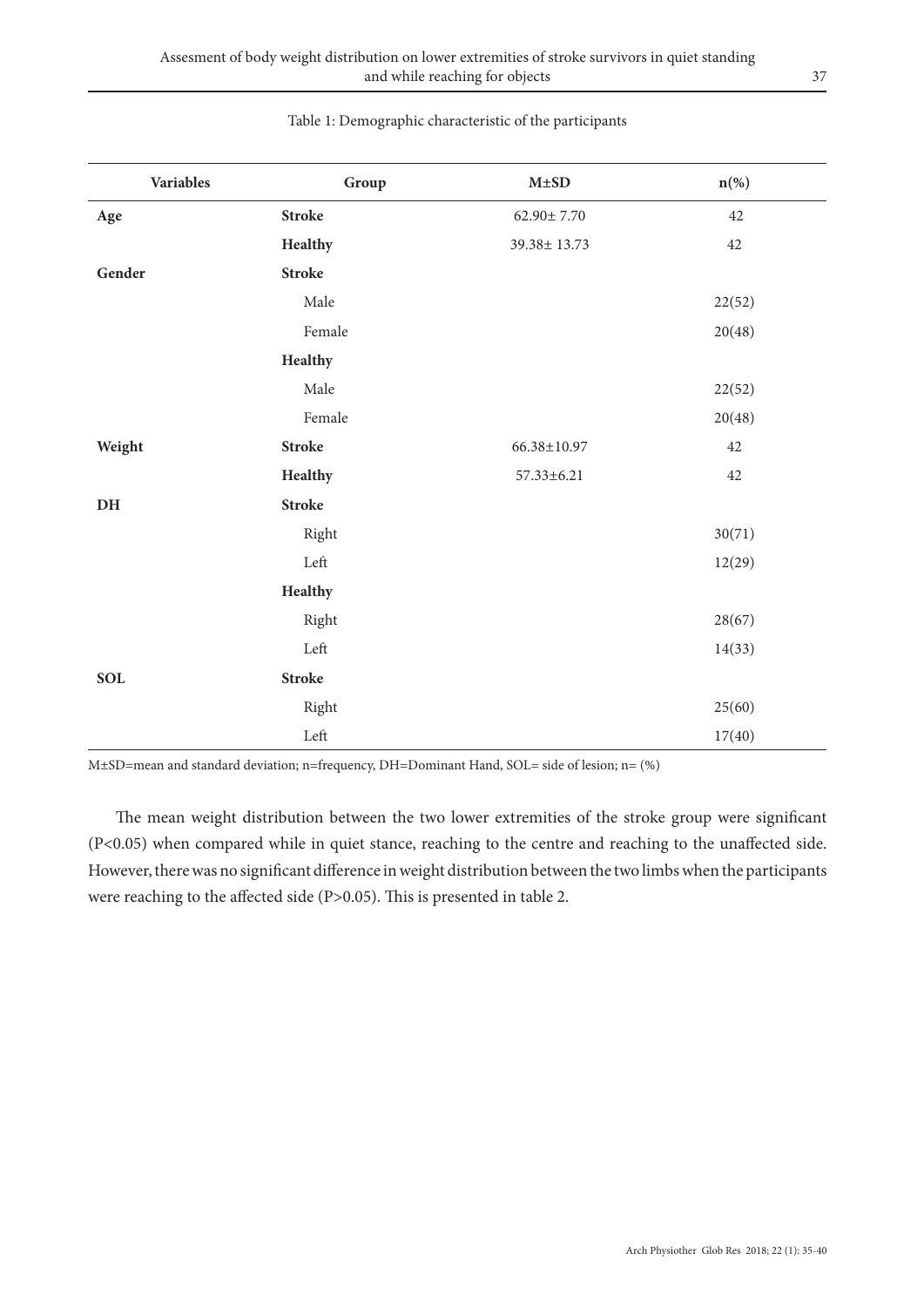| <b>Activities</b> | Lower Limb | $\mathbf n$ | Mean $\pm SD$     | t                | p-value  |
|-------------------|------------|-------------|-------------------|------------------|----------|
| <b>QST</b>        | Unaffected | 42          | $38.85 \pm 6.71$  | 8.372            | $0.000*$ |
|                   | Affected   |             | 42                | $27.61 \pm 5.53$ |          |
| <b>RTC</b>        | Unaffected | 42          | 37.09±7.48        | 5.685            | $0.000*$ |
|                   | Affected   | 42          | $29.00 \pm 5.40$  |                  |          |
| <b>RTNA</b>       | Unaffected | 42          | $44.14 \pm 10.48$ | 11.569           | $0.000*$ |
|                   | Affected   | 42          | $23.61 \pm 4.71$  |                  |          |
| <b>RTAF</b>       | Unaffected | 42          | $32.11 \pm 8.96$  | $-1.151$         | 0.253    |
|                   | Affected   | 42          | $34.14 \pm 7.02$  |                  |          |

Table 2: Mean weight distribution on lower extremities of stroke survivors.

**KEY**; t= t value  $p =$  probability level, M $\pm$ SD=mean and standard deviation, \*= Significance at  $p$ <0.05, QST = Quite stance, RTC = Reaching to the centre , RTNA = Reaching to the unaffected side, RTAF= reaching to the affected side, n=frequency.

The mean weight distribution between the lower extremities of the apparently healthy group were compared while in quiet stance, reaching to the centre and reaching to the left and to the right lower limbs; the results were significant (P<0.05). This is presented in table 3.

| <b>Activities</b> | Lower Limb | $\mathbf n$ | Mean $\pm SD$    | t        | p-value  |
|-------------------|------------|-------------|------------------|----------|----------|
| <b>QST</b>        | Right LL   | 42          | $30.19 \pm 3.52$ | 2.240    | $0.028*$ |
|                   | Left LL    | 42          | $28.00 \pm 5.26$ |          |          |
| <b>RTC</b>        | Right LL   | 42          | $27.28 \pm 3.38$ | $-5.143$ | $0.000*$ |
|                   | Left LL    | 42          | 31.76±4.51       |          |          |
| <b>RTRT</b>       | Right LL   | 42          | 35.28±3.96       | 12.44    | $0.000*$ |
|                   | Left LL    | 42          | $23.04 \pm 4.99$ |          |          |
| <b>RTLT</b>       | Right LL   | 42          | $20.76 \pm 5.51$ | $-10.68$ | $0.000*$ |
|                   | Left LL    | 42          | $38.14 \pm 8.98$ |          |          |

Table 3: Mean weight distribution between lower extremities of apparently healthy individuals.

**KEY**; t= t value p = probability level, SD= Standard Deviation, \*= Significance at p<0.05, QST = Quite stance, RTC = Reaching to the centre , RTRT = Reaching to the right, RTLT= Reaching to the affected side, LL=Lower Limb.

Table 4 shows the mean weight distribution between the two lower extremities in stroke survivors having right side affectation and those with left side affectation. In stroke survivors with right side affectation, the result revealed significant difference in quite standing, reaching to the centre, reaching to unaffected and affected side. While in those with left side affectation, the result revealed significant difference in quite standing, reaching to centre and reaching to the unaffected side but no significant difference while reaching to the affected side in stroke survivors with left side affectation.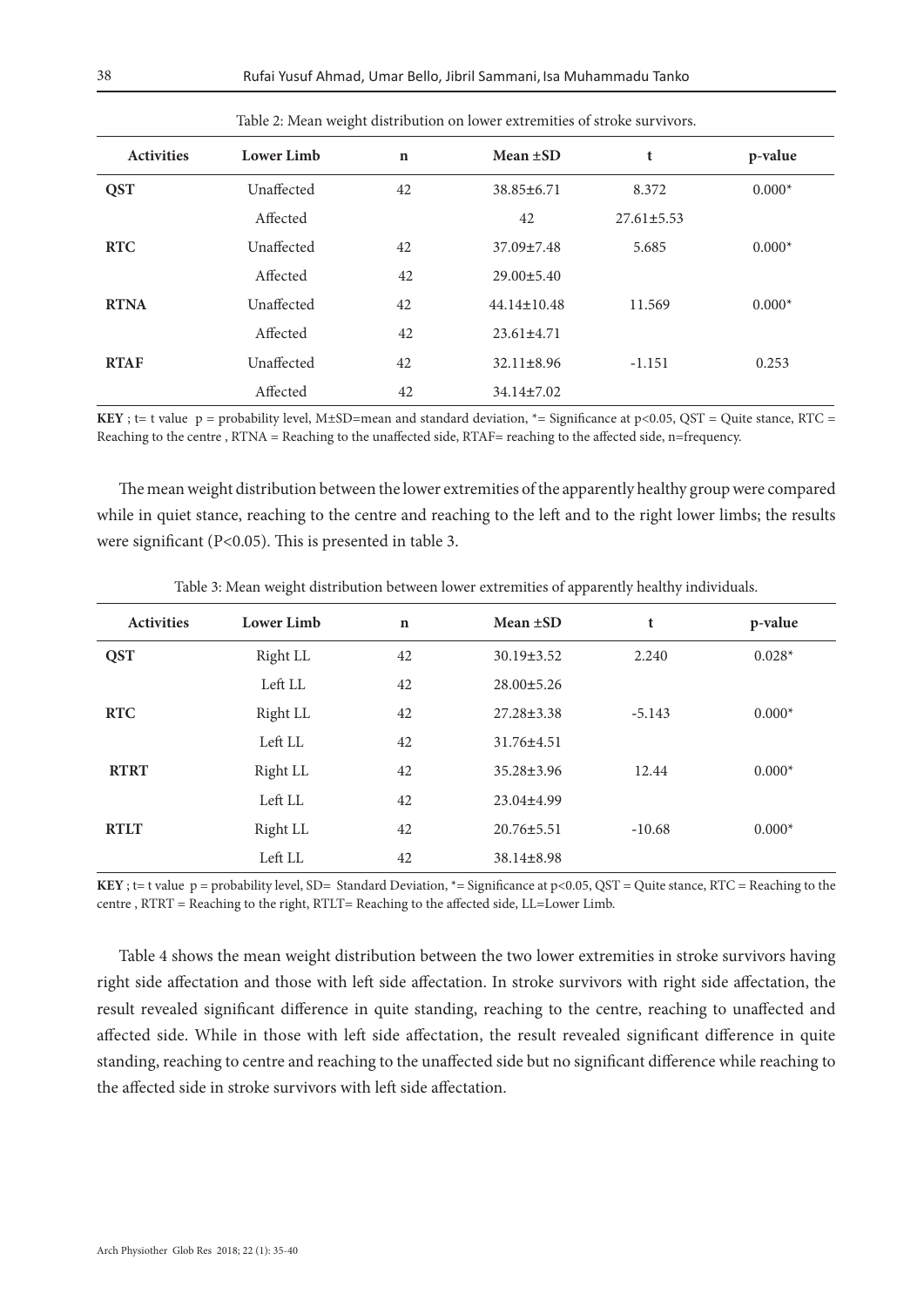| Side of affectation | <b>Task</b>          | <b>Lower Limb</b> | M±S              | p-value        |
|---------------------|----------------------|-------------------|------------------|----------------|
| <b>RIGHT SIDE</b>   | <b>QST</b>           | Right             | 28.78±4.97       | $0.000*$       |
|                     |                      | Left              | 39.85±6.78       |                |
|                     | $\operatorname{RTC}$ | Right             | 31.07±5.18       | $0.031*$       |
|                     |                      | Left              | $37.21 \pm 8.63$ |                |
|                     | <b>RTN</b>           | Right             | 26.14±4.41       | $0.000^{\ast}$ |
|                     |                      | Left              | 43.57±11.42      |                |
|                     | <b>RTA</b>           | Right             | 36.57±6.86       | $0.027*$       |
|                     |                      | Left              | 32.21±10.57      |                |
| <b>LEFT SIDE</b>    | <b>QST</b>           | Right             | 38.35±6.75       | $0.000^{\ast}$ |
|                     |                      | Left              | 27.03±5.78       |                |
|                     | $\operatorname{RTC}$ | Right             | 37.03±7.01       | $0.000^{\ast}$ |
|                     |                      | Left              | 27.96±5.29       |                |
|                     | <b>RTN</b>           | Right             | 44.42±10.19      | $0.000*$       |
|                     |                      | Left              | 22.35±4.39       |                |
|                     | $\operatorname{RTA}$ | Right             | 32.07±8.26       | 0.675          |
|                     |                      | Left              | 32.92±6.90       |                |

Table 4: Mean weight distribution between lower extremities of stroke survivors with right side affectation and those with left side affectation.

**M±**SD= Mean and standard Deviation, P=\* Significant, QST= quite stance, RTC= Reaching to the centre, RTN – Reaching to unaffected side, RTA = Reaching to the affected side.

# **Discussion**

This study was carried out to assess the body weight distribution in the lower extremities of stroke survivors in quit stance and while reaching to objects placed at the centre, and towards the affected and unaffected sides. The results of this study revealed significant difference in weight distribution between affected and unaffected lower limbs in the stroke group during quite stance. They tend to bear more weight on their unaffected side of the body. This is in line with the findings of Pereira et al.[7] that stroke survivors placed about 54% of their body on the unaffected side.

The results of this study showed significant difference in weight distribution of the lower limbs of stroke survivors while reaching to the centre and to the unaffected side with the participants bearing

more weight on the unaffected lower limbs. This may be attributed to the fear of losing balance and probably fall. However, Cheng et al.[3] reported that there was no relationship between weight bearing symmetry and falls. The result showed no significant difference in weight distribution between lower limbs while reaching to the affected side, indicating that the individuals did not transfer much weight on this side compared to when they reached towards the unaffected side. This might be as a result of poor muscle strength on the affected side.

The result of weight distribution on lower extremities in apparently healthy participants showed that there was a significant difference in the weight bearing between the two limbs in quite standing, while reaching to the centre, reaching to the right, and reaching to the left side. These